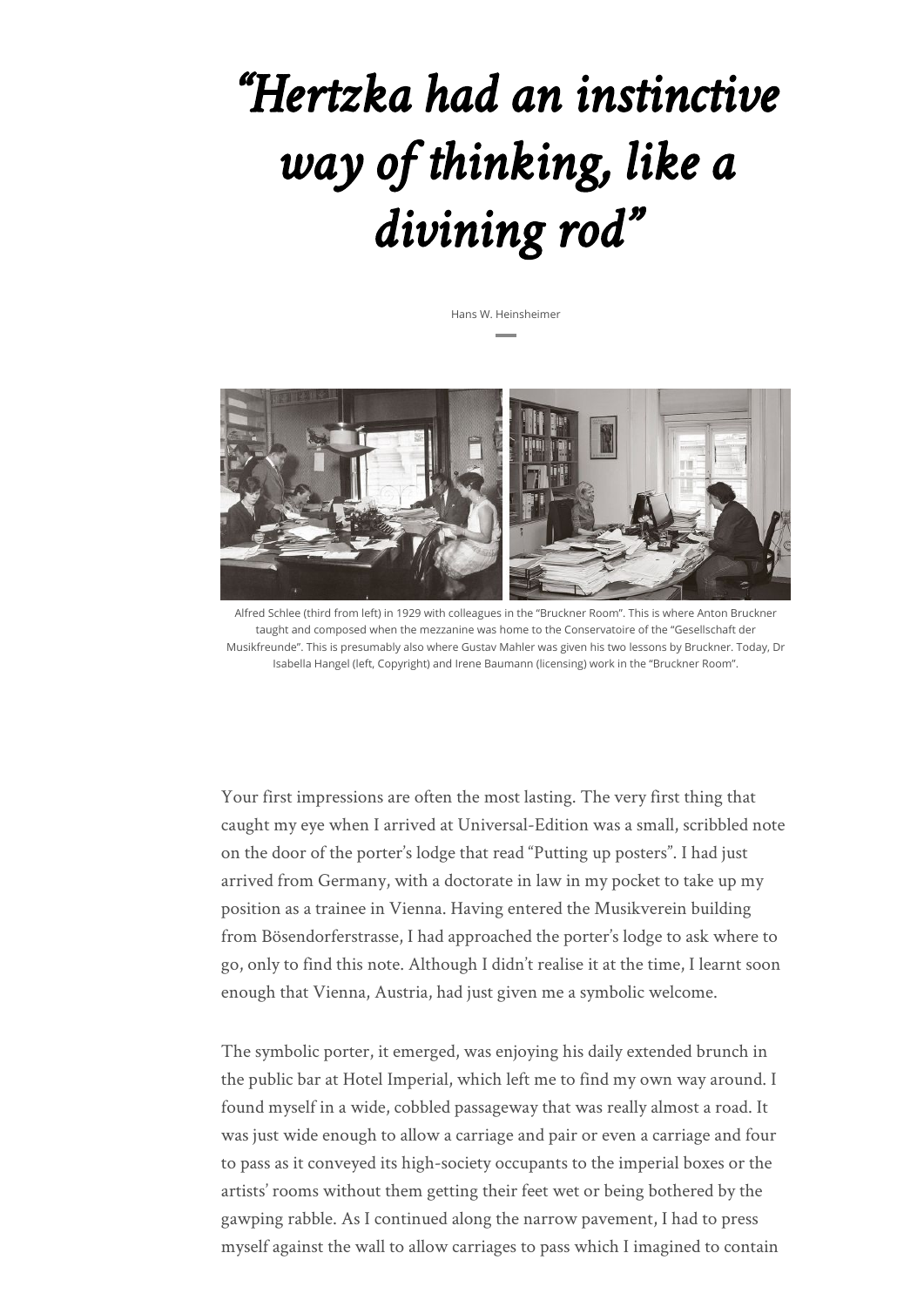Richard Wagner or Paderewski, or even Emperor Franz Joseph himself.

To my left was a dark door with opaque glass; it was some time before I found out that there was nothing mysterious behind the door, just the dusty, dark, Universal-Edition storehouse. At the end of this imposing passageway there were a few steps on the left. Was I still being haunted by the ghosts of my imagination? No, there in the bright light of day, in the republican city of Vienna in 1923, a set of beautiful letters was carved, seemingly for all time, into black marble above a wooden door stained with age: "K.IK. Gesellschaft der Musikfreunde" (Imperial and Royal Society of the Friends of Music). I looked around hastily, and (just to be sure, as you never know, particularly when you have only just arrived in a foreign country) surreptitiously took off my hat. Then I began to climb the worn flight of stone steps. At the top, on the first floor, a small sign told me that I had reached the offices of Universal-Edition.

This flight of steps, which would have taken me on up to the library and to the "Gesellschaft der Musikfreunde" archive, had been trodden by Gustav Mahler and Anton Bruckner, Hugo Wolf and Johann Strauß, Johannes Brahms and Archduke Eugen before me. I was still holding my hat in my hand, in awe every step of the way. However, when I descended again in the evening, my hat back in its rightful place, the ghosts had disappeared. Just that morning I had been accompanied by Bruckner and Brahms on my way up, but now my thoughts were full of Schönberg, Bartók and Janállek. Just one day at UE, even in the woeful position of a trainee, had changed my life forever.

### *This flight of steps had been trodden by Gustav Mahler.*

Universal-Edition, which had been situated in the Musikverein building since 1914 (and is still there today), was founded in 1901 by a group of Viennese enthusiasts under the leadership of one of the legendary figures in the history of the Austrian music publisher: Kommerzialrat Weinberger, who published the works of Franz Lehar and numerous other delights. The founders of the company hoped that a new edition of the classical compositions, with green and pink covers featuring a lyre decorated in Art Nouveau style, could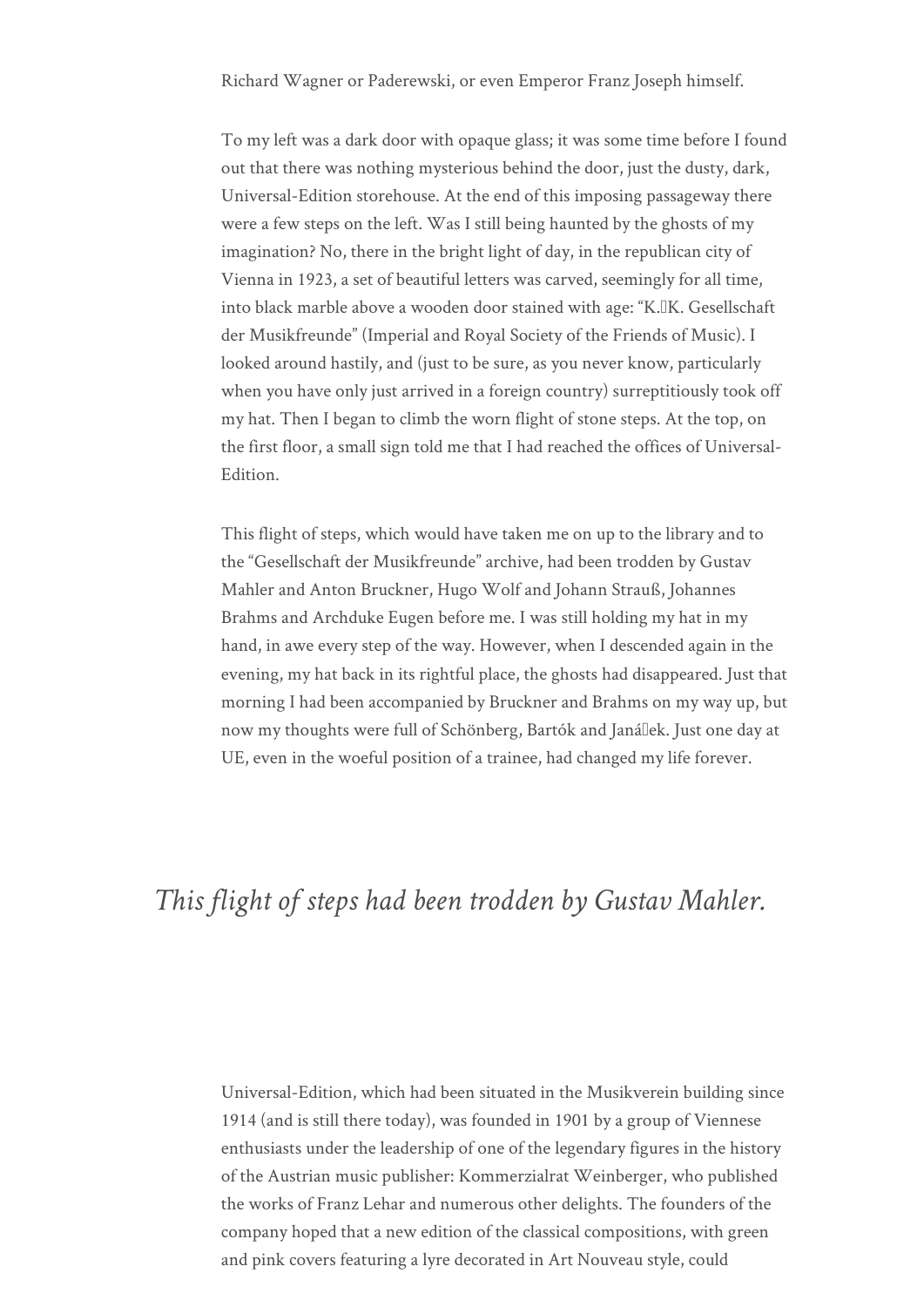successfully compete with the established editions. They began with Haydn's piano sonatas UE 1 and after only a year had an astonishing 500 works in their fledgling catalogue. They made good progress in North Bulgaria and certain regions of Romania, but their hopes proved otherwise illusory. After six years, the catalogue comprised 1550 works and the founders had a bulging storehouse and a negligible turnover. Then one of them mentioned a businessman who had enjoyed much success in the textiles industry. Emil Hertzka, a tall man with an impressive beard, a wide-rimmed floppy hat and flashing, penetrating, perhaps somewhat mistrustful eyes, was entrusted with the management of the fragile company. He was supposed to save what he could or liquidate the company if necessary. Instead, he turned UE into one of the world's leading music publishing houses. He remained the autocratic boss, the "Director", a title which seemed to have been given to him by the grace of God (the very thought that somebody could dare to call him Emil was akin to high treason and even his wife addressed him solely as the Director), until he died in 1932, just before the great flood swept away most of his achievements and kept them underwater for many years.

Hertzka was never interested in Haydn sonatas. In his initial years at the helm, he concluded exclusive contracts with Gustav Mahler, Arnold Schönberg and Franz Schreker. He purchased Bruckner's symphonies and masses from other publishers. He went beyond the borders of Austria and brought back Alfredo Casella from Italy, Karol Szymanowski from Poland, Leos Janállek from Moravia, and Frederick Delius from England to UE. He printed songs by Joseph Marx and Leo Blech, the successful ballet Klein Idas Blumen by Klenau, Julius Bittner's Das Höllisch Gold and became the publisher and thus friend, confidant and advisor to Béla Bartók, Zoltan Kodály, Marius Milhaud, Max von Schillings, Alban Berg, Anton von Webern and many dozens of others.

## *He was supposed to save what he could or liquidate the company if necessary.*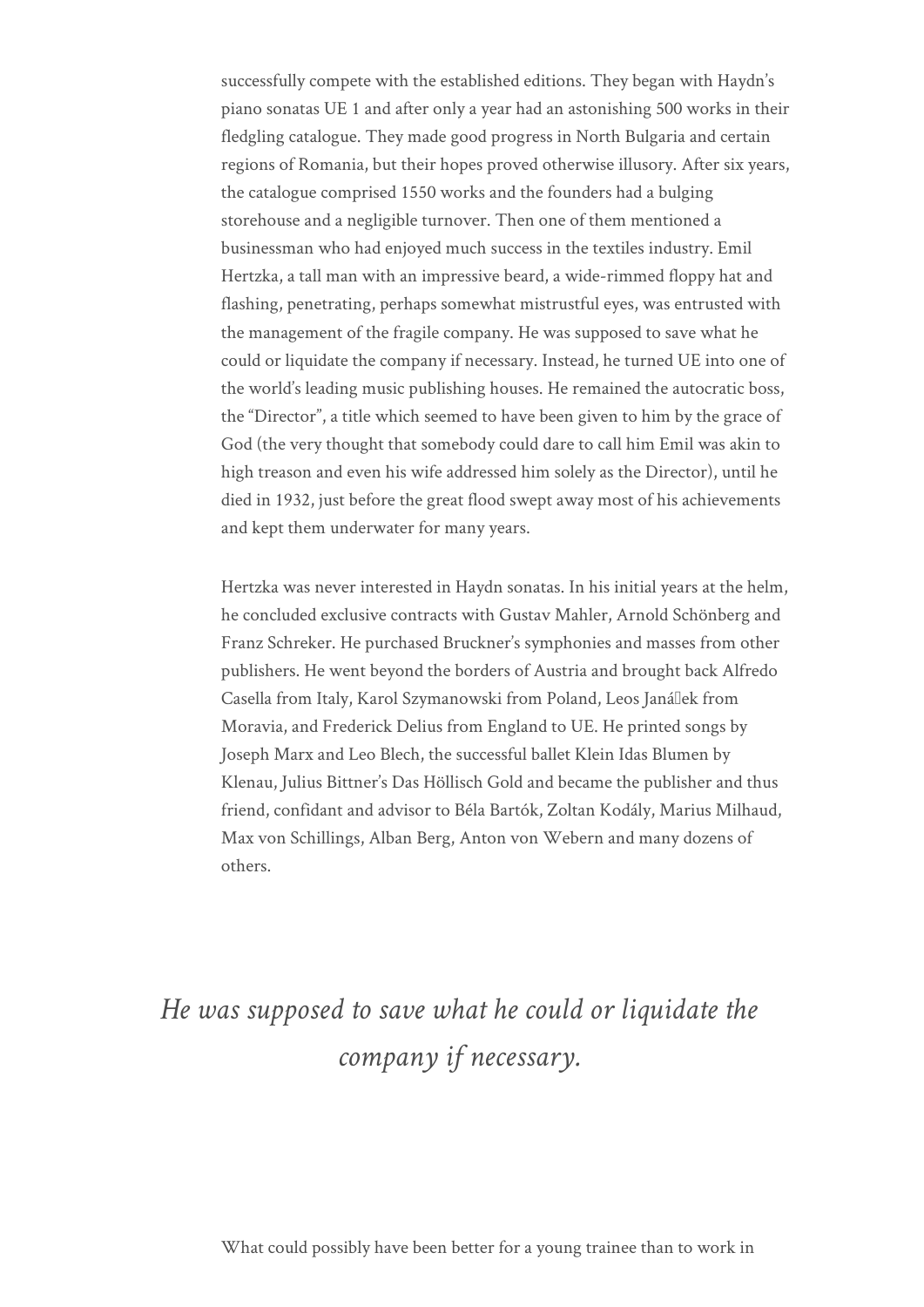such an environment, sharpening pencils, drawing lines on yellow paper and waiting for the bell in my tiny office to ring – which happened very, very rarely at first, but then more frequently as time passed. "His Master's Voice", as we dubbed this bell, would call me into Hertzka's awe-inspiring room through whose curved windows you could see the beautiful columns of the Karlskirche in the winter and the lilac and trees in the spring and summer – and the No. 2 trams throughout the year. One had to walk straight into the room without knocking, as the heavily padded, black door would absorb any knocks. There would often be a visitor sitting there, who would then be introduced to me. It was usually an unforgettable encounter. One of these visitors was Alban Berg, and I was allowed to accompany the big boss to Berlin for the premiere of Wozzeck in December 1925. Another was Béla Bartók, who was shy, quiet, slightly saddened, immeasurably endearing and venerable, and who was still the same when I knew him later in New York, up until his death there more than twenty years later. Heinrich Kaminski came with his poet collar and half stockings: he and Hertzka were especially good friends, and Hertzka frequently visited him and his family in the Upper Bavarian backwater where he lived. They got on well with each other because they were both teetotallers and vegetarians, although Hertzka invariably exaggerated these aspects of his life, as he did with everything. I still tremble when I recall a festive meal at Walter Braunfels' house in Cologne (he was another of the composers who was held in high esteem by Hertzka and whose works were tirelessly published), where we were served some delicious roast chicken. Hertzka was naturally the guest of honour and the food was offered to him first. "Thank you," he said in a superior tone of voice, "Thank you, but I don't eat animal cadavers."

Hertzka's outer office was separated from his magnificent room by an unpadded door – which meant that you could knock on it. This is where Miss Rothe sat at her own roll-top desk; this must certainly have been an intentional ploy, and it gave her great prestige because all the other offices were quite literally packed full of people. Miss Rothe remained at UE even longer than Hertzka himself. She was the Cerberus who jealously guarded the door to his inner sanctum, the private secretary for letters, which usually addressed Hertzka's composers as "My dear master". She played the role of mother or possibly aunt to the other secretaries in the company who came to her when they were lovesick or with their other troubles. For many of us, whose salaries had been spent all too soon on the various temptations of Viennese life, she was a continual source of advances towards the end of the month. However, we received them only after listening to long sermons and assuring her that this would definitely be the last time. Her assertion that the squandering solicitant was a "Niegerl" sounded half like a strict admonishment, half like a term of endearment, and nobody ever really knew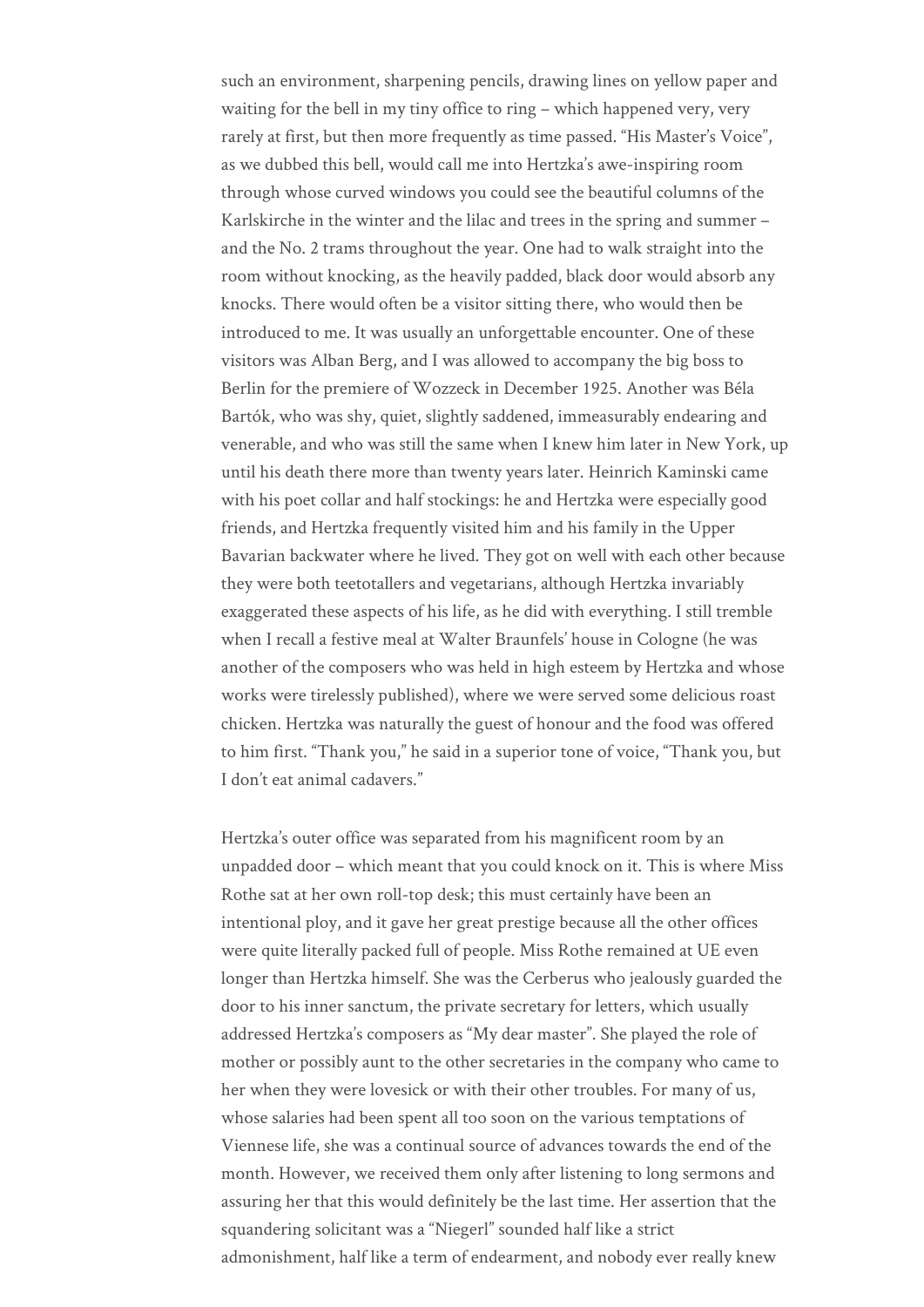what it meant.

Around midday, weather permitting (if not, our lunches were unpacked and served in Hertzka's office, which had a cosy niche with a grass-green sofa), the Director would march briskly over to a vegetarian restaurant on the second floor of a crumbling old house at the Naschmarkt, followed by Miss Rothe. Many of us who were keen to further our careers would march over with him. We ate appalling green spelt schnitzels and drank beetroot juice or some other atrocious liquid; on our way back to the office, however, we would discreetly separate from him and stop off at Kaserer's to enjoy a juicy goulash at the stand-up café there.

Apart from the well-known composers, those who had already "made it" – the masters, there were also contemporaries of mine, composers such as Ernst Krenek and Kurt Weill, both of whom were born in 1900, the same year as me. They were my comrades. We got on very well with each other and naturally joined forces to fight our battles. Hertzka had an instinctive way of thinking, like a divining rod, and it was at its most brilliant in his relationships with this younger generation. It was often an entirely uncommercial work, such as a string quartet, or as in the case of Kurt Weill, a song cycle to texts by Rilke, which motivated him to offer young, unknown composers a contract and monthly allowance, which was vitally important to them. He remained loyal to them, often over the course of many years, until suddenly a Threepenny Opera or a Jonny Strikes Up obliterated the depressingly huge advances overnight and turned a Mr Krenek or Mr Weill into a "dear master", whereas he had previously merely been tolerated with a certain amount of disdain and impatience. It all soon changed when Hertzka died. Instead of having a brilliant mind to support us, we were watched over by unpleasant bankers showing obvious signs of stomach ulcers, and what they saw in those years of such rapidly approaching catastrophes was not pretty. Not long after, everything was scaled back to an absolute minimum. Before we reached rock bottom, however, a merciful turn of fate took me to America early in March 1938.

#### *It all soon changed when Hertzka died.*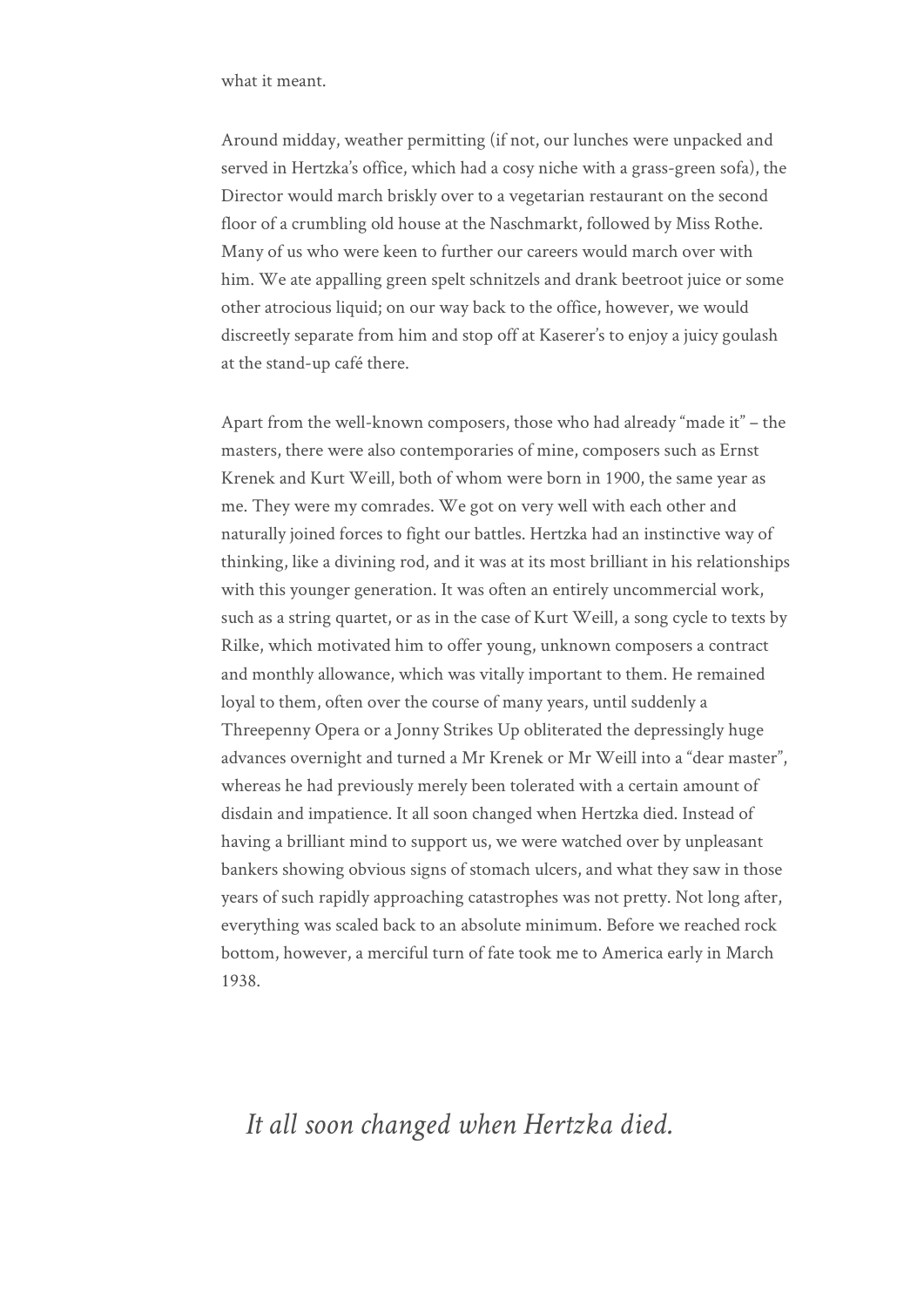

"Hertzka's outer office was separated from his magnificent room by an unpadded door – which meant that you could knock on it. This is where Miss Rothe sat at her own roll-top desk; this must certainly have been an intentional ploy, and it gave her great prestige," recalled Hans W. Heinsheimer. This room is now the office of Eric Marinitsch (Head of Promotion).

After the war, I returned to Vienna for a visit. The Musikverein building was still intact, and only the Russian signs on the opposite pavement, the barricades and the well wrapped-up sentinels around Hotel Imperial, who even stopped the porter with his posters from entering his beloved public bar, were new. The old steps were still there, perhaps slightly more worn than before. The same uncertain darkness still lingered in the UE lobby, but a smart young man had taken the place of the wrinkled old woman who had asked for your name, position and business. It was an inspiring sign of the new times. There was a picture of Hertzka with his beard, hat and flashing, mocking eyes hanging above the green sofa in his office. My old friend and colleague Alfred Schlee was sitting at Hertzka's desk, another man had settled in Miss Rothe's private realm, and a third – it seems they needed a troika to replace Hertzka's unique qualities – was based in London and flew over from time to time, a tireless patriarch. The next generation was waiting in the wings.

Everything seemed to be moving forwards, just like in the good old days. The new era was influencing everything – electronic scores with numbers and arrows, aleatoric music with arrows and numbers and huge rolls of papier mâché, in which piano pieces by Stockhausen were delivered, complete with clothes pegs for attaching the score to the piano. Films, audio tapes and the like – the whole range of tools used by the new New Music. A drama department had been set up, and a music shop with a sentimental, waltz-like name offered the latest gadgets for the hi-fi era. A Rote Reihe (Red Series) focused on new teaching materials (the brochure stated that "Long before red became the colour of revolution, it was the colour of love. In the Rote Reihe it has both definitions."), while another edition, simply and plainly entitled Die Reihe (The Series), attempted to explain the new New Music in the mysterious and incomprehensible language of the new New Music.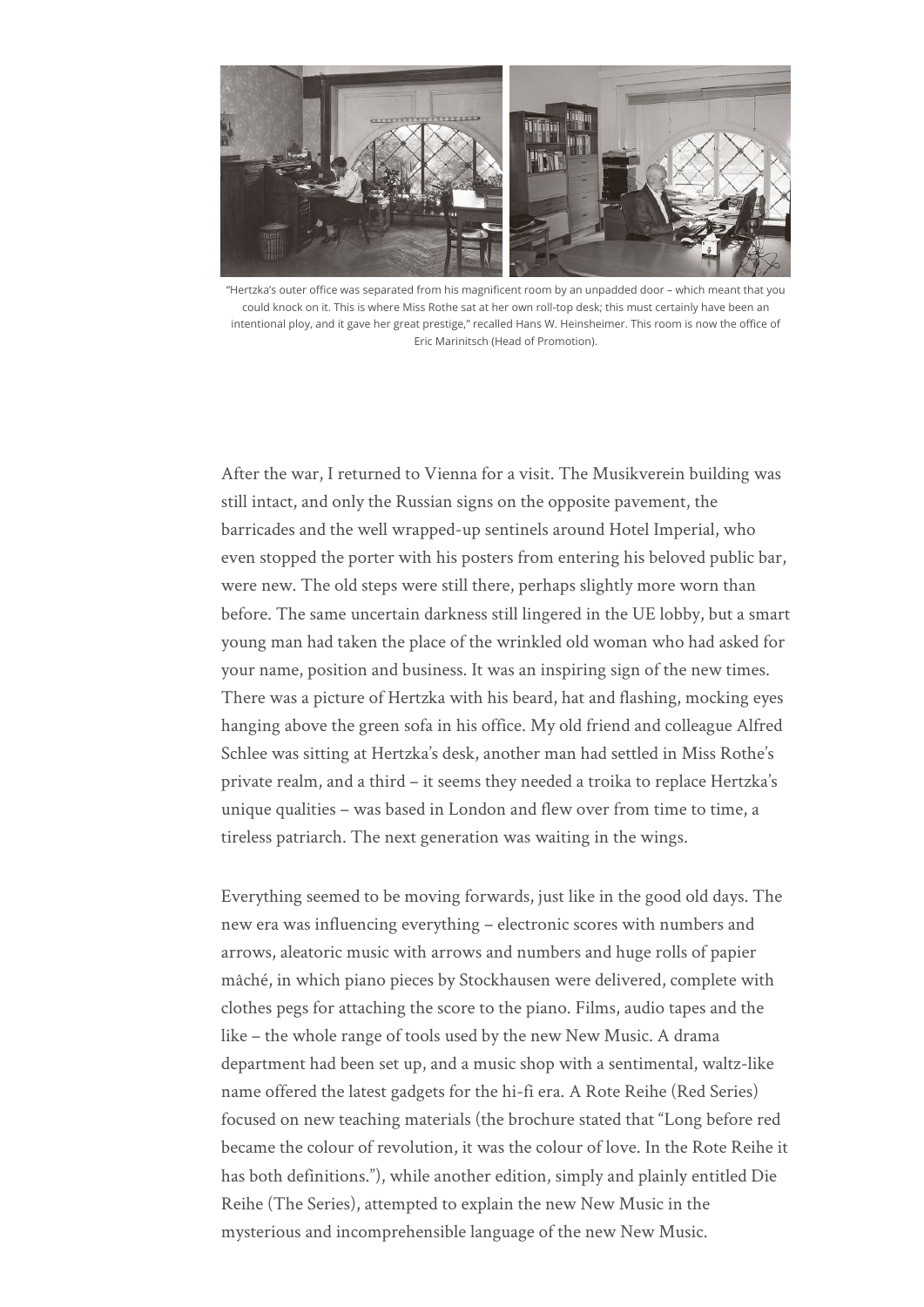#### *The whole range of tools used by the new New Music.*

It was all lavish, interesting and expensive, and certainly not at all planned by bankers with stomach ulcers, but by entrepreneurial and clear-sighted, modern music publishers. The host of young men who designed, produced and preached this concept, the trainees of the seventies, worked tirelessly from morning until night, just like we, the trainees of the twenties, had done. Now they are constantly disappearing off to music festivals, where music with arrows and numbers and clothes pegs is performed and discussed, where films whir, sound and image sequences are shown, shreds of quotes by Mao and Fidel Castro buzz through the air and ten audio tapes can be heard simultaneously. For those of us who were there when Wozzeck was abandoned and Lulu was banned, when Webern was ridiculed and Schönberg was mocked, and when Kurt Weill owed UE so much money that even the great man with the divining rod was beginning to have his doubts, it is nice to think that these young men can now safely produce all those arrows and numbers and clothes pegs and papier mâché rolls, and go on all those wonderful journeys precisely because the abandoned Wozzeck from 1925 and the banned Lulu from 1935 have now become goldmines throughout the world. And also because Webern is now being played like Strauß, because Schönberg is now being honoured with a complete edition of his works, because it looks likely that Janállek will become the Puccini of the seventies, because Mackie Messer is the uncrowned king of the jukebox and because Bartók, who died in poverty twenty-five years ago, would now be a rich man.

Since the war, 46 new composers have been added to the UE catalogue, ranging alphabetically from Apostel to Wolkonsky. One of them will have to stump up for the rent in the Musikverein building when the company reaches its 200th anniversary.

Published in "Die Presse", 23 May 1970 to mark the 100th anniversary of the Musikverein in Vienna